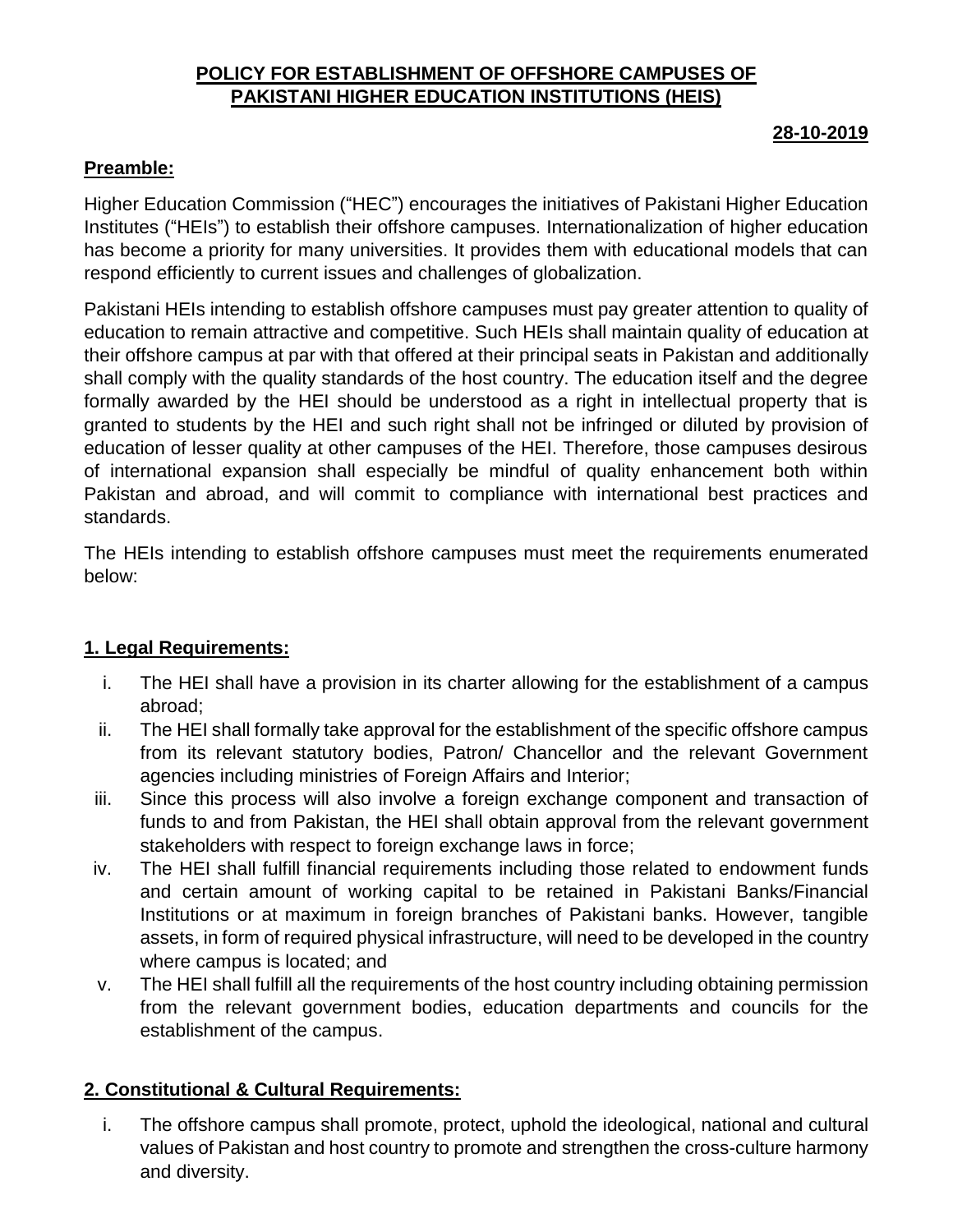- ii. The offshore campus shall restrict itself to teaching, training and co-curricular activities. Political or other activities detrimental to national, religious, social or local culture shall not be undertaken; and
- iii. The HEI shall work within the law or policy framed by the HEC and the Government of Pakistan as well the policies of the host country, as amended from time to time.

## **3. Regulatory and Quality Parameters:**

- i. HEIs shall only be eligible to apply for establishment of offshore campuses after 15 years of establishment;
- ii. The HEI desirous to establish an offshore campus shall be listed among top 1000 universities (general or subject wise) as per latest Quacquarelli Symonds (QS) World University Rankings; however, HEIs who do not meet this criteria and intend to establish an offshore campus to impart education in any specific subject or program may request the HEC for establishment of an offshore campus and any such request shall be considered by the HEC on a case to case basis; provided that the HEI shall meet the other criteria and shall be in compliance with the quality standards defined by the HEC;
- iii. The HEI shall be meeting all the requirements of Federal Cabinet Criteria in terms of physical, academic and financial parameters at its principal seat and at any campuses/constituent units in Pakistan;
- iv. Only those programs can be offered at the offshore campus which are also being offered by the HEI at its principal seat and are meeting all applicable criteria/standards of the HEC;
- v. For any specific degree/program to be offered at offshore campus, the HEI shall have completed at least three batches of that degree/program (three batches shall have graduated) at its principal seat in Pakistan;
- vi. The offshore campus of the HEI should meet land requirements of host country and should meet all other prerequisites required by the host country.
- vii. The offshore campus of the HEI needs to be housed in a conducive environment for teaching and learning. The campus shall have all basic facilities such as water, gas, electricity, telephone and internet along with requisite I.T infrastructure;
- viii. The offshore campus shall have library with latest editions of books and research journals as required under Cabinet Criteria;
- ix. The offshore campus shall meet faculty requirements for each department as per Cabinet Criteria and teacher-student ratio at offshore campus must be at least 1:20 (for science subjects involving lab work) and at least 1:30 for others subjects;
- x. All undergraduate programs being offered by the HEI in Pakistan which will also be offered at offshore campus shall be in line with the national standards and accredited by the relevant professional accreditation councils of Pakistan and foreign country respectively;
- xi. Any MS, M. Phil and PhD programs shall have NOCs from the Quality Assurance Division of the HEC and satisfactory evaluation of their Quality Assurance Mechanism by the Quality Assurance Agency of the HEC;
- xii. The HEI shall not have been involved in unlawful activities or the mushrooming of unlawful campuses in Pakistan in the last 15 years;
- xiii. The degrees awarded to students studying at offshore campus shall be identical to the degrees awarded in Pakistan by the HEI and in no way shall infringe the rights of students;